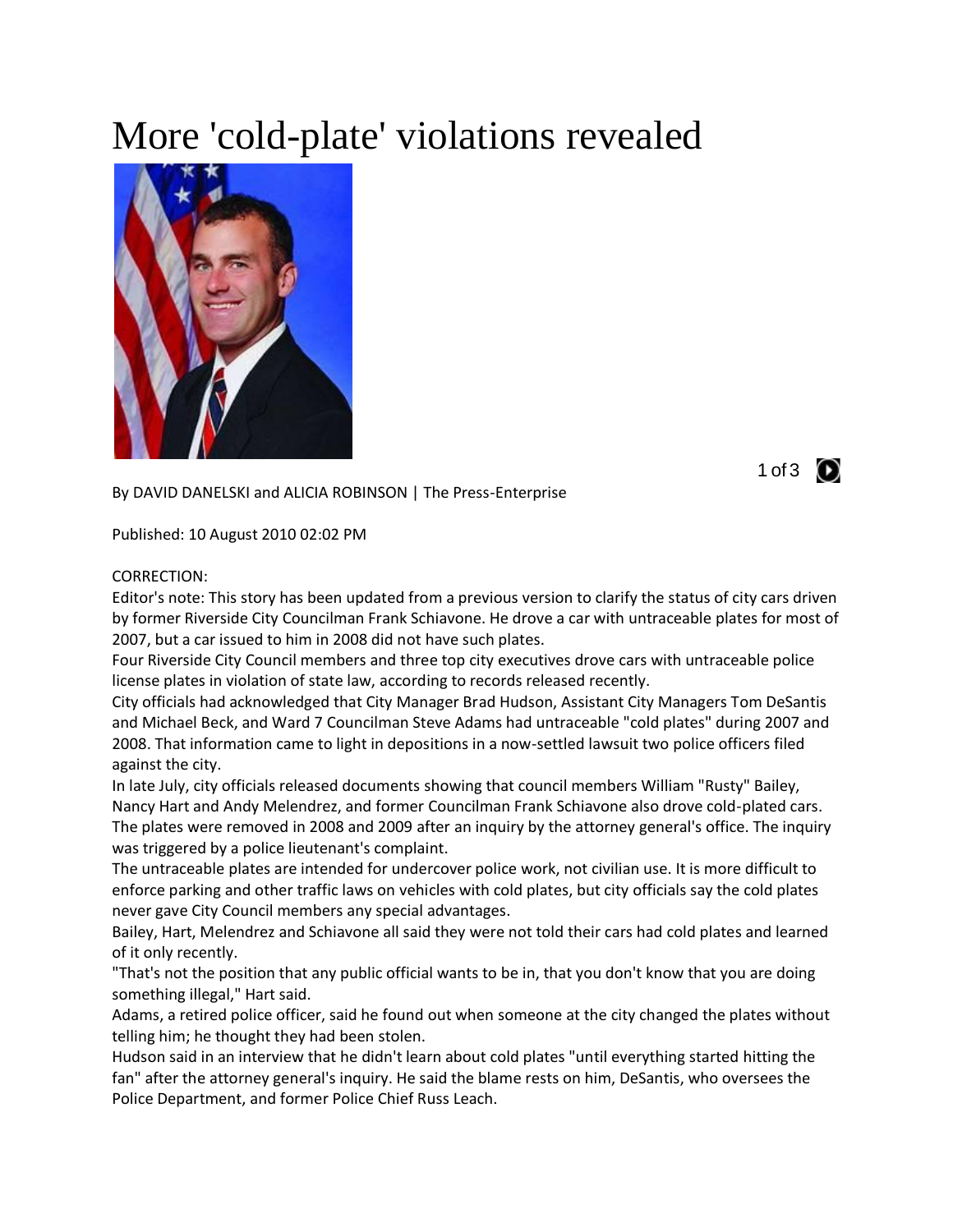"I'll blame Tom for the cold plates, Tom and the chief, with the chief getting a little more of the blame," Hudson said. "But ultimately, I'm responsible."

Incomplete Records

Exactly how and why the council members and officials acquired the plates is hard to decipher.

The city has released some information in response to several public records requests, but the records are incomplete. For instance, the city had to apply to the DMV for cold plates for as many as eight cars used by city officials, but only two DMV applications were among the documents released. DeSantis said the records are spotty because many were not retained by police officials.

Records the city released also show that proper procedures for obtaining the cold plates were not followed.

A cold-plate application for a Mercury is signed by Virginia Titus, a senior office specialist in the Police Department, even though the application clearly requires the signature of the head of the law enforcement agency that is applying. The DMV form also makes it clear the plates are for cars used in criminal investigations or supervising parolees.

Titus, when contracted by telephone, said she is no longer with the city and had no comment. Leach, contacted last week, said City Hall officials asked his police fleet personnel for cold plates without his knowledge.

In a court deposition taken in November, he said: "Someone from city general services dealt, I think, with our fleet service person to have it done."

He added last week that the cold plates were part of a wider effort by the city manager's office to obtain tools of law enforcement, including guns and badges. Four previous city managers he worked for never wanted such things, he said. "Why would I suggest it?" Leach asked.

DeSantis has said it was Leach's idea to use cold plates, because the plates can take months to get and Leach wanted to be able to easily move cars from city to police use.

DeSantis pointed to an e-mail the city recently released that he says shows Leach approved the cold plates.

The subject line of the message is "Schiavone cold plate." In the e-mail, dated Jan. 14, 2008, Leach told Karen Aquino, the Police Department administrative services manager, "Yes. It is OK. The vehicle code provides for elected officials."

Leach said last week that the e-mail is being taken out of context.

He had discussed license plate issues with a traffic lieutenant, he said, and learned that City Council members and other elected officials could qualify for "confidential" plates, used for privately owned vehicles so they can only be traced back to the city and not the owner.

Leach said the words "cold plate" in the e-mail's subject line was a semantics error stemming from frequent confusion over the difference between confidential and cold plates. He added that the e-mail was sent to him after he learned of the problems with civilians improperly using cars with cold plates. The Acura that was discussed in the e-mail never had cold plates, although Schiavone drove a Toyota Highlander with such plates from March to December 2007, DMV and city records show. concerns raised

According to records and interviews, Hudson started using a city car with cold plates as early as 2005 and, in 2006, DeSantis and Beck, who now is Pasadena city manager, also were assigned cars with cold plates. In 2007, several City Council members opted to use take-home city cars, and Adams, Hart and Melendrez were assigned vehicles with cold plates, according to DeSantis and city records. Bailey was assigned a cold-plated Toyota Highlander in September 2008.

Concerns about civilians using cold plates had been raised earlier that year, according to public records. In a December 2009 deposition, police Lt. Darryl Hurt said he met with Leach on Jan. 8, 2008, to discuss improper use of cold plates by city officials.